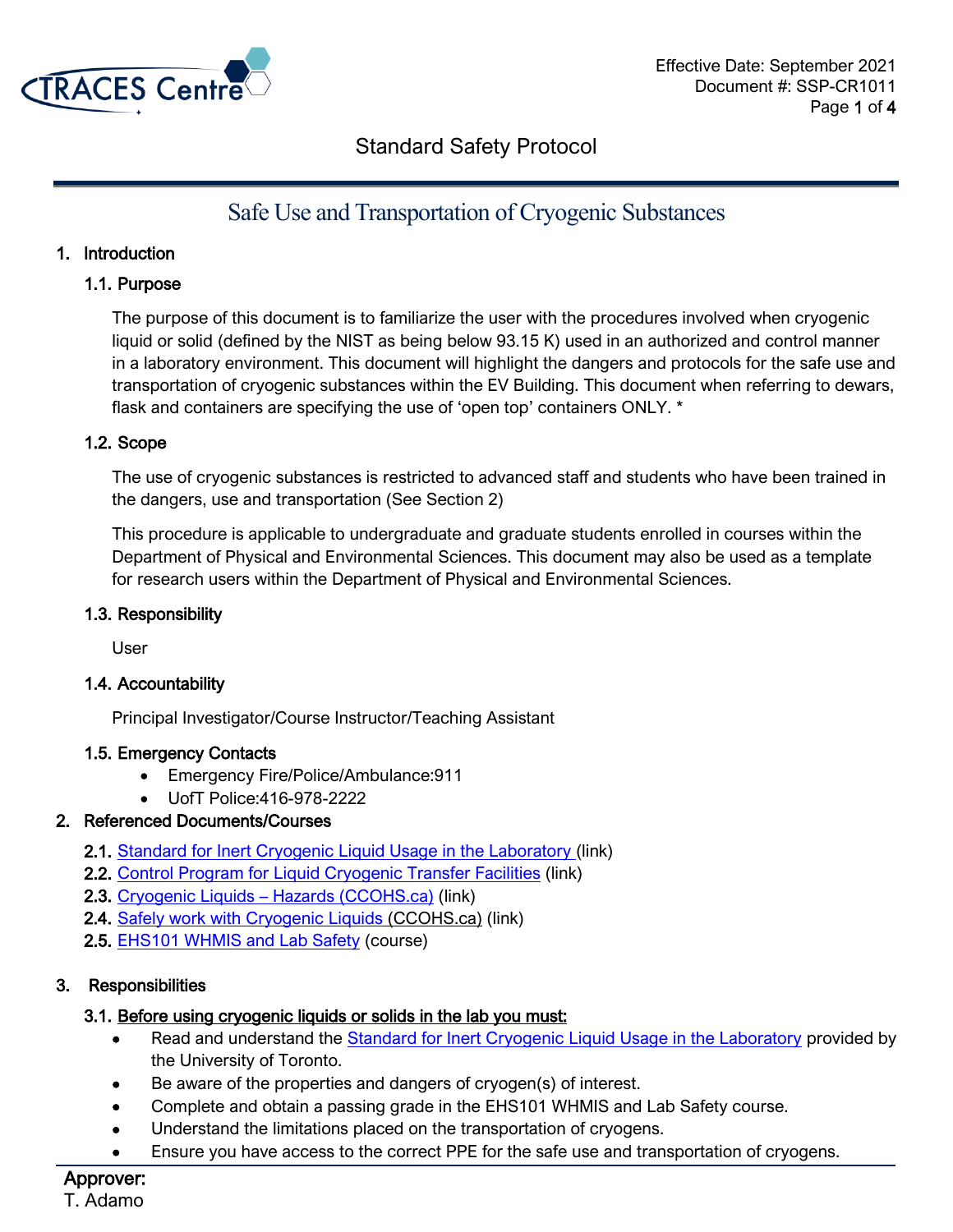

### 3.2. TRACES Users

- All Users must obtain training with TRACES Staff prior to the use and transportation of liquid or solid cryogens. It is the responsibility of the User to ensure they have a good understanding of the dangers and procedures laid out in Section 2.
- 3.3. If additional training sessions are needed it is the responsibility of the User to schedule these with EH&S and/or TRACES Staff.
- 3.4. Email sent by the User to a TRACES Staff member to coordinate the delivery of an approved cryogen container for transfer.

### 4. TRACES Staff

- 4.1. It is the responsibility of TRACES Staff to provide introductory and, if required, subsequent training to all users.
- 4.2. Are solely responsible for the safe transfer of cryogen to the approved containers.
- 4.3. Are responsible for billing of the services.

### 5. Equipment

- 5.1. PPE required under the **Standard for Inert Cryogenic Liquid Usage in the Laboratory** 
	- Approved Gloves: Elbow-Length Cryogenic Gloves
	- Approved Eye Protection: Goggles and Face Shield
	- Approved Lab Coat: Non-disposable
	- Approved Shoes/Footwear: Closed toe/all covering Please refer to the University's Personal Protective Equipment (PPE) website for more details; https://ehs.utoronto.ca/resources/personal-protective-equipment-ppe/

### 5.2. 'Open Top' Cryogen Vessel

- Flask or dewar must NOT be under pressure or stress and the top can be opened for filling.
- Ensure the flask is approved for cold temperature work/storage.
- Vessels meets ISO 21009-1

### 6. Procedure for Transferring Cryogens to an 'open top' flask or dewar

### 6.1. Transferring cryogens will be completed by TRACES Staff in the Cryogenic Facility (EV017).

- The  $O_2$  sensor must be operational and in good working order.
- The TRACES Staff member will be protected with his/her PPE and no one is present during this time. Doors remain opened.
- Supervisor is aware of your presence.
- Remain outside the facility as the flask fills. When completed TRACES Staff will contact you by email

6.2. Flask or dewar must NOT be under pressure or stress and the top can be opened for filling.

- 6.3. Ensure the flask is approved for cold temperature work/storage.
	- Rubbermaid/ice containers are not recommended.
- 6.4. Refer to Figure 1 for examples of acceptable 'open top' flask or dewars.
- 6.5. TRACES Staff will fill the flask to no more than 75% of the capacity. No overflowing is acceptable.
- 6.6. If not present, client will be informed (via email) when the cryogen is ready (wait 5-10 min after filling).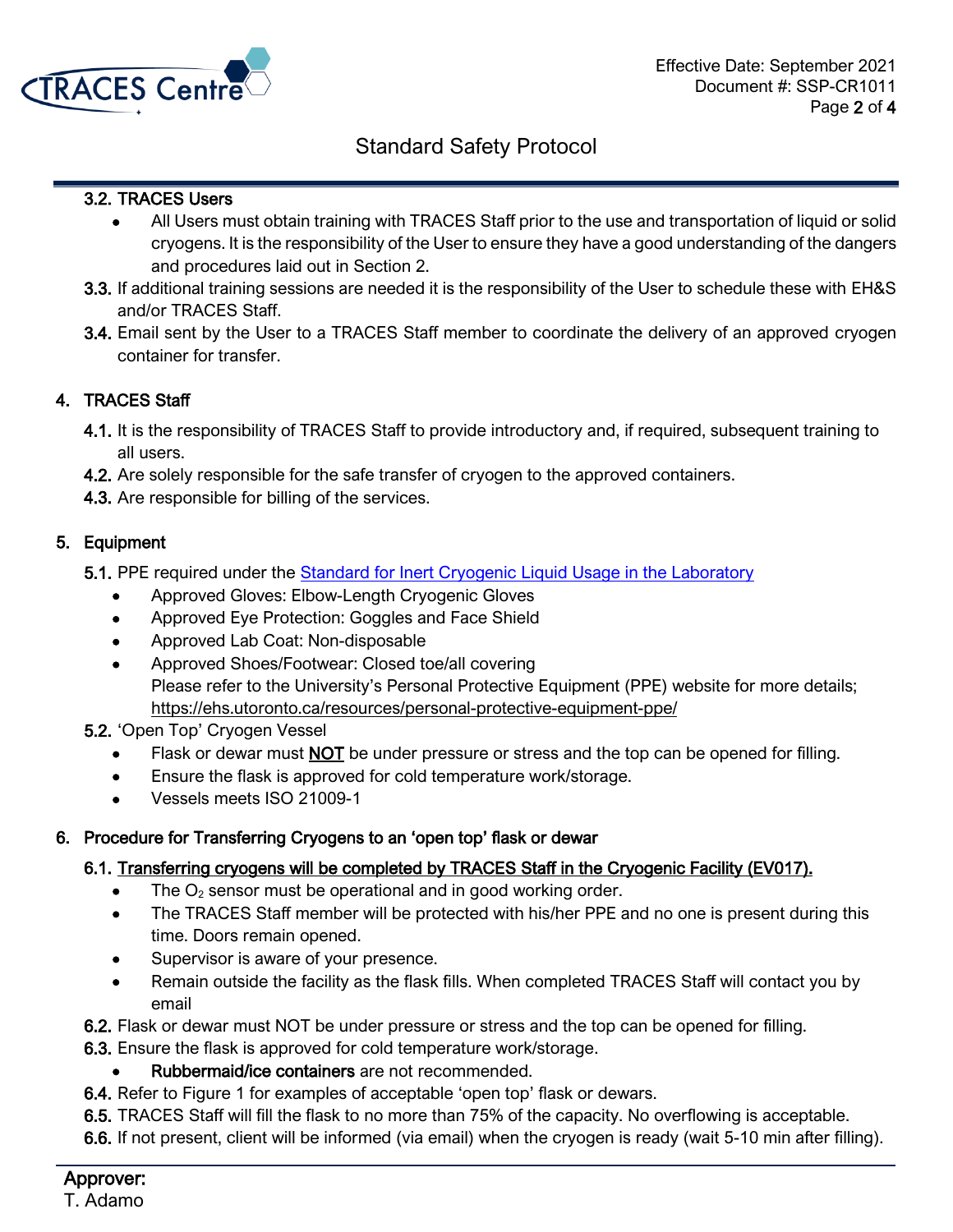



Figure 1. Examples of acceptable 'open top' flask or dewars for transferring of cryogenic liquids

### 7. Transportation of Cryogens

- 7.1. Proper PPE must always be worn when transporting cryogens.
- 7.2. It is strictly forbidden to transport cryogenic liquids or solids between floors via the stairs.
- 7.3. When transporting cryogenic liquid volumes of 1L or less, the elevator can be used without cordoning off the entrances.
- 7.4. When transporting cryogenic liquid volumes greater than 1L, the elevator must be cordoned off at both entrances, see figure 2 below. No one is permitted to enter the elevator while the cryogenic liquid is in transport.
- 7.5. Note: Signs to use for cordoning the elevator during cryogen transport are available from ChemStores (EV120).